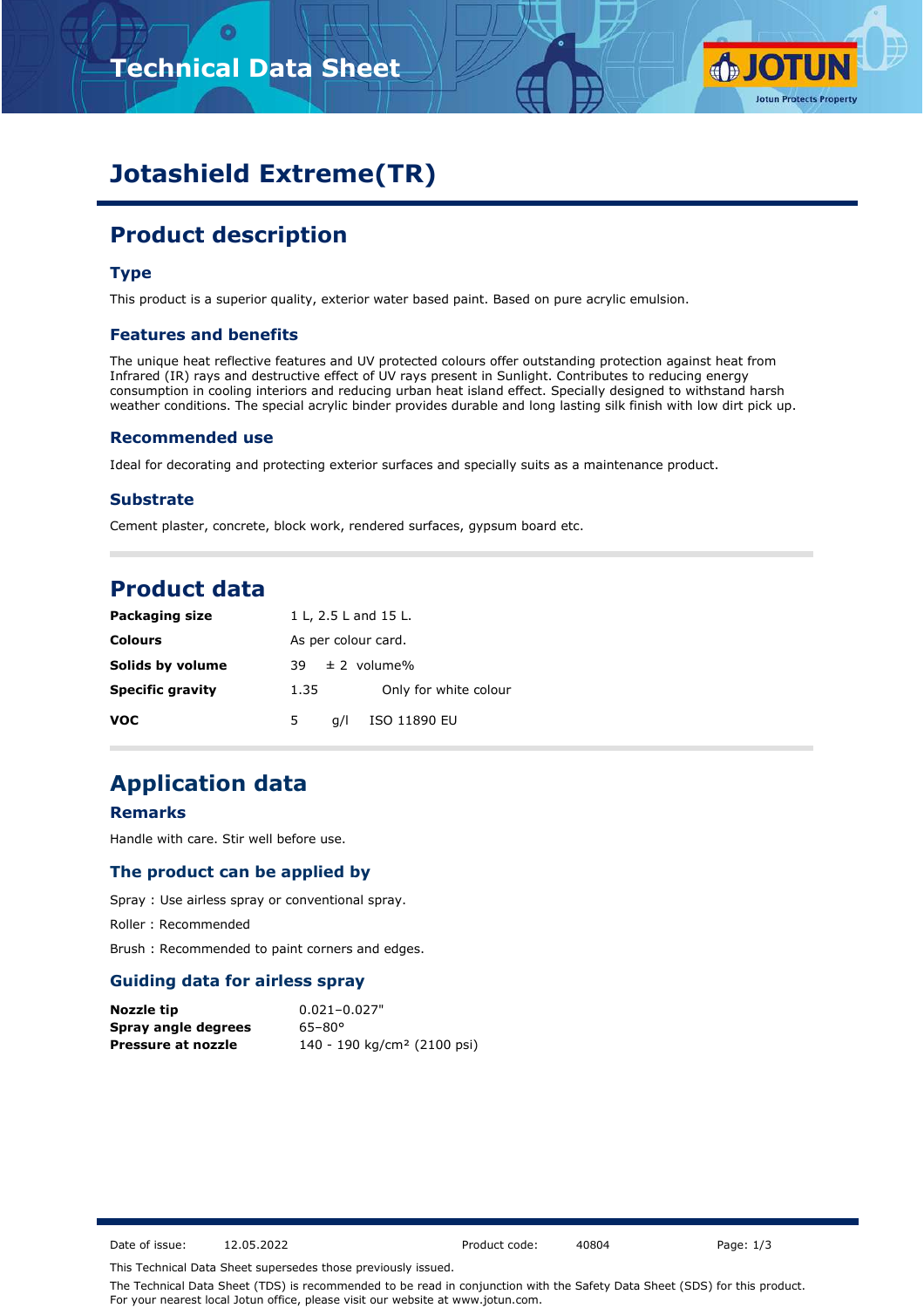

#### **Film thickness per coat**

#### **Typical recommended range**

wastage during painting etc.

| Dry film thickness                                     | 25 - 35 µm |  |  |
|--------------------------------------------------------|------------|--|--|
| Wet film thickness                                     | 65 - 92 um |  |  |
| Film thickness will vary and is calculated as average. |            |  |  |

Theoretical spreading rate 10.8 - 15 m<sup>2</sup>/l Spreading rate depends on film thickness applied, type of texture, surface porosity, imperfections, temperature,

#### **Thinner**

Water

#### **Dilution**

Maximum 10%

#### **Conditions during application**

The temperature of the substrate should be minimum 5 °C and at least 3 °C above the dew point of the air, measured in the vicinity of the substrate. Good ventilation is usually required in confined areas to ensure proper drying.

#### **Drying times**

Drying times are generally related to air circulation, temperature, film thickness and number of coats, and will be affected correspondingly. The given data must be considered as guidelines only. The actual drying time and time before recoating may be shorter or longer, depending on the ambient temperature, film thickness, ventilation, humidity, underlying paint system, requirement for early handling and mechanical strength etc. 1. Recommended data given is, for recoating with the same generic type of paint.

2. In case of multi-coat application, drying times will be influenced by the number and sequence and by the total thickness of previous coats applied.

3. The surface should be dry and free from any contamination prior to application of the subsequent coat.

| The drying time is measured by stated values:<br><b>Relative Humidity (RH) 50 %</b> |                 |        |                |
|-------------------------------------------------------------------------------------|-----------------|--------|----------------|
| Substrate temperature                                                               | 10 °C.          | -23 °C | 40 °C          |
| Surface (touch) dry                                                                 | 12 h            | 6 h    | 2 <sub>h</sub> |
| Hard dry                                                                            | 16 h            | 8 h    | 4 h            |
| Dry to over coat, minimum                                                           | 12 <sub>h</sub> | 6 h    | 2 <sub>h</sub> |

### **Directions for use**

#### **Surface preparation**

The substrate must be sound, clean, dry and free from dust, oil, grease, laitance etc. All traces of form release agents/curing agents must be removed. A light sanding with suitable abrasive material is recommended before application. Any resulting dust/loose particles must be removed.

#### **Recommended paint system**

#### **Primer**

Jotashield Alkali Resistant Primer or Jotashield Penetrating Primer : 1 coat

#### **Topcoat**

Date of issue: 12.05.2022 Product code: 40804 Page: 2/3

This Technical Data Sheet supersedes those previously issued.

The Technical Data Sheet (TDS) is recommended to be read in conjunction with the Safety Data Sheet (SDS) for this product. For your nearest local Jotun office, please visit our website at www.jotun.com.